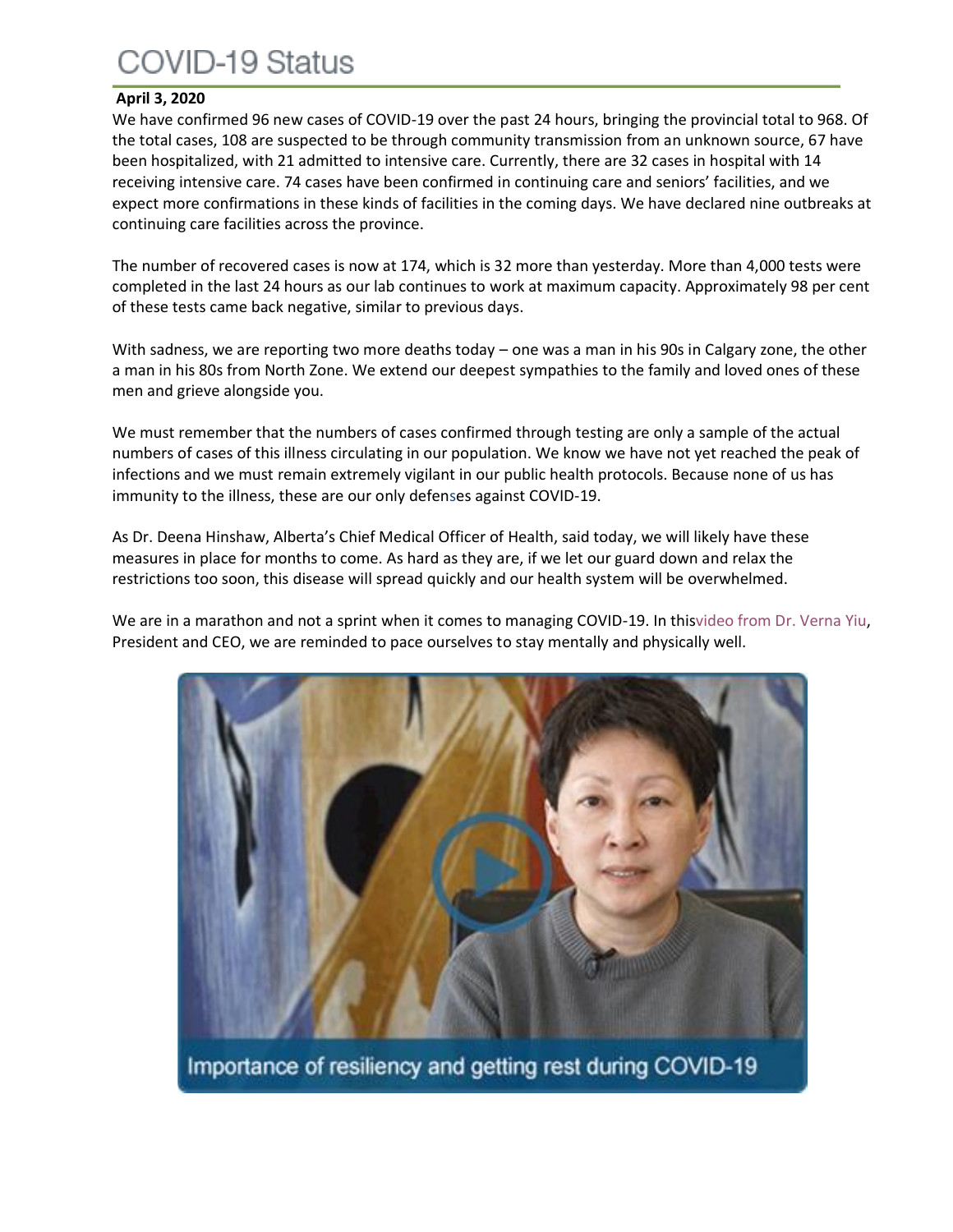### **New orders for Congregate Care Facilities**

New outbreak standards are now in place for operators, managers and staff at all congregate health settings, including all hospitals, nursing homes, designated supportive living and long-term care facilities, seniors lodges and facilities in which residential addiction treatment services are offered, to help manage COVID-19 transmission.

Under the new orders, staff and operators will be required to notify public health as soon as a case is confirmed, or if two or more residents exhibit COVID-19 symptoms. In addition to this, staff who may work at multiple facilities are required to immediately inform their supervisors if they have worked at, or are working at, a facility where there is a confirmed or suspected case.

The new standards provide operators with direction on how to deploy staff and resources where most needed, how to implement isolation measures, and ensure staff have up-to-date training on care and personal protective equipment.

#### **Hand Hygiene and Proper Handwashing Technique**

Hand hygiene remains the single most effective action to prevent the spread of any kind of infection. We want to emphasize the importance of the simple advice to wash your hands often, and wash them well.

AHS has [hand hygiene resources](https://www.albertahealthservices.ca/info/Page14955.aspx) available online to help each of us adhere to a high standard of hand hygiene practice, for the health and safety of patients, visitors and staff.

The same is true for COVID-19 prevention: proper, regular handwashing is one of the best ways to protect yourself and others from contracting this virus. Washing your hands properly involves a few steps, but it's easy to do and takes about the same time as singing the A-B-C song. [This video shows you how.](https://www.albertahealthservices.ca/topics/page17051.aspx)

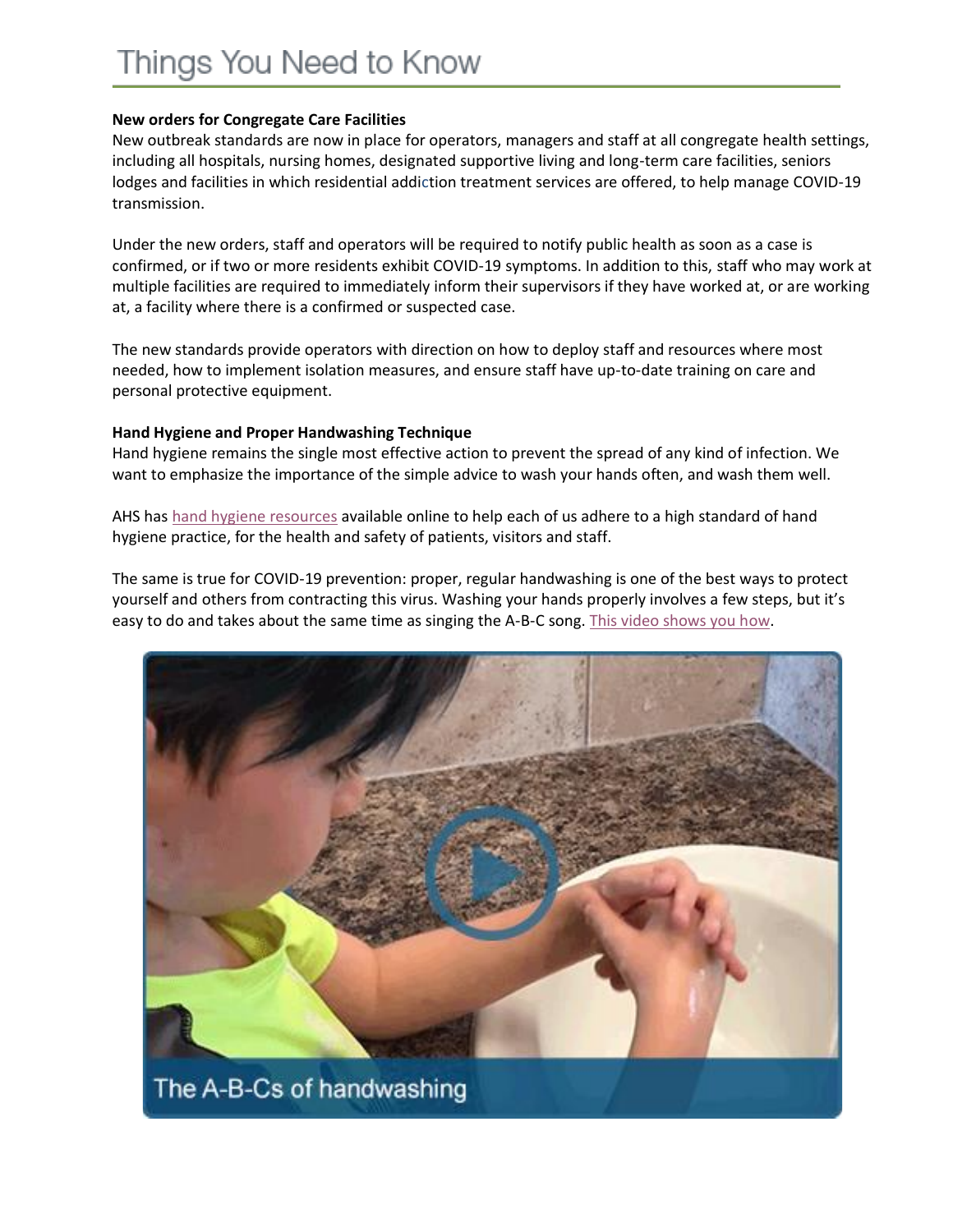#### **Auto-dialer Test Result Delivery**

As of April 2nd, some Albertans being tested for COVID-19 will receive negative test results through an autodialer system.

To start, individuals who are tested in the Calgary Zone will be able to proactively consent to being informed about a negative COVID-19 test result through an auto-dialer call system, programmed and delivered by AHS. This option will be expanded throughout all zones of AHS, based on the success of this initial pilot approach in Calgary Zone. Positive result confirmations from swabs taken at Assessment Centres will still be delivered by a direct phone call from AHS Public Health in all zones of AHS.

This is an innovation that will allow AHS Public Health teams to focus their follow-up work on Albertans with positive test results. We anticipate this may also shorten turn-around time on test results, allowing Albertans to learn of their results sooner.

The auto-dialer message directs Albertans with negative test results to [ahs.ca/results](http://ahs.ca/results) for additional important directions on steps they need to take, as well as on the ongoing COVID-19 pandemic. It also outlines ways to continue to keep themselves and their families, healthy.

For those who have already been tested, if a consent was provided to receive results through the auto-dialer system, and results are available on or after April 2, results may be delivered through the automated phone call.

## In the Zones

#### **Zone Emergency Operations Centre (ZEOC) Update – Calgary World class effort, world class results**

The Calgary Zone recently achieved a major milestone this week by clearing its backlog of all COVID-19 testing referrals. This means all patients now referred to the zone's sole Assessment Centre or four Fast Track vehicle access sites are now seen immediately. Thanks to the tremendous efforts of a collaborative team, the five testing areas have conducted more than 17,000 swabs since the Assessment Centre first opened on March 7.

This past week, the team cleared a waitlist of approximately 3,000 swabs. These were non-urgent patients who had already been referred by Health Link for testing before the protocols changed on March 23. Central to this remarkable achievement is the rapid deployment of staff to meet the demand. The first Assessment Centre started with six public health nurses, four emergency department nurses and eight admin staff. At peak – with five testing sites in operation – the Calgary Zone testing team expanded to include 29 total nurses and 50 admin support staff. With Alberta receiving recognition for being among the top countries in the world for testing per capita, Calgary Zone Assessment Centre and Fast Track staff are exhibiting true leadership and outstanding commitment to patient care during the pandemic.

Resource: Government of Canada – Public Service announcement about COVID-19, has updated their page and a number of Indigenous languages are included. See link below.

Link: <https://www.sac-isc.gc.ca/eng/1583781906998/1583781926813>

Thank you and stay safe.